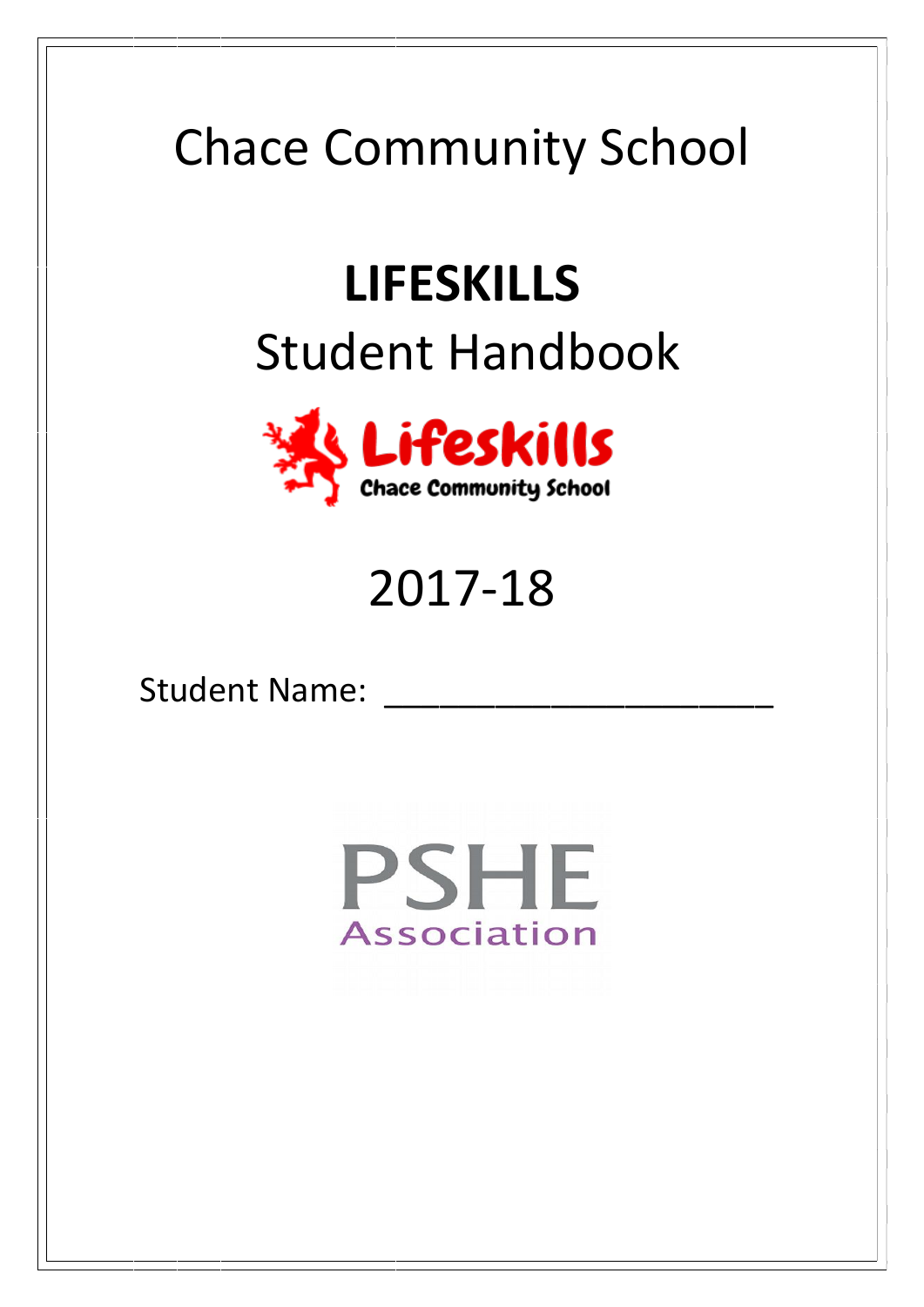

Congratulations on being the first students to undertake the new Lifeskills course!

Lifeskills is designed to provide you with the skills you require to succeed in life. The skills gained will give you the knowledge and understanding to prepare you for life outside of school.

The Lifeskills course runs from years 7-10 (inclusive) and is the successor of L4L.

The main changes from L4L are:

- All new content
- Membership of the PSHE Association
- Progress grades and targets will be given on your reports
- Lifeskills will be treated on a par with any other subject you study
- You will achieve yearly COP's (Certificates of Participation)
- No more worksheets. Books will be issued and marked frequently
- You will self-review your progress at the end of each term

Good Luck and we hope you enjoy your course!

Mr B. Ellis Lifeskills

#### **Content:**

| What you can expect from us      | Page 3   |
|----------------------------------|----------|
| What we expect from you          | Page 3   |
| Information, advice and guidance | Page 3   |
| How we can support your learning | Page 3   |
| Your health and safety           | Page 4   |
| What if things go wrong?         | Page 4   |
| Content                          | Page 4-5 |
| Assessment                       | Page 6-7 |
| Marking policy                   | Page 7-9 |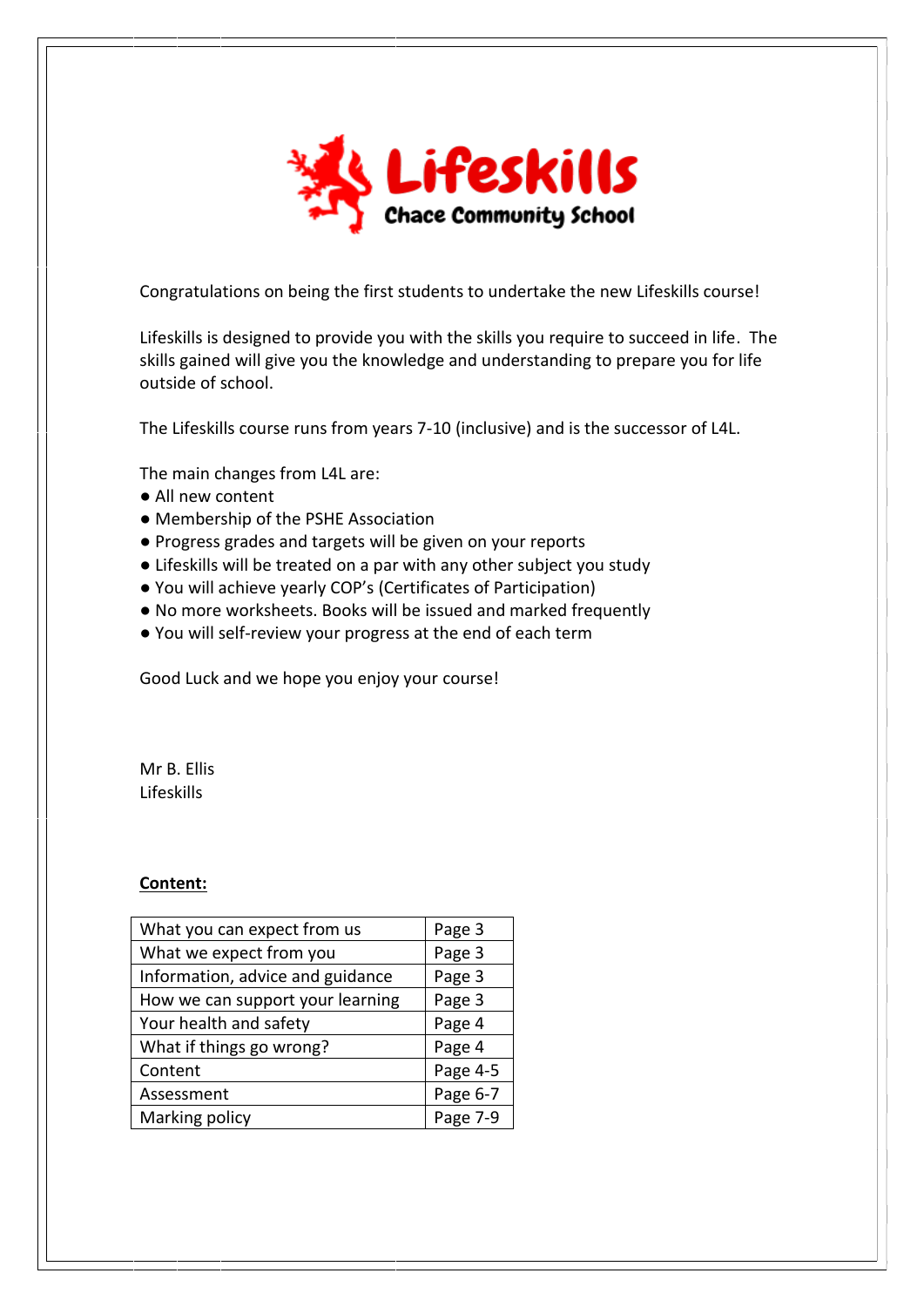#### *What you can expect from us*

Our aim is to provide a supportive learning environment. We will do our best to provide:

- Equal opportunities
- Good quality teaching
- Interesting, engaging and thought provoking lessons
- The opportunity to debate challenging topics
- Feedback on your progress
- Opportunities to feedback your experience of our provision which include course evaluations, student surveys etc.

#### *What we expect from you*

To create an environment which helps you to have the best chance of success, we expect all learners to:

- attend regularly and on time
- let us know if you are unable to get to your class
- behave responsibly and safely at all times
- contribute to creating a pleasant learning environment by respecting the diverse backgrounds of other learners and staff
- ask for assistance if you are having difficulties with any aspect of your course or feel you need help
- make any suggestions you may have to help us improve the course
- meet all classwork and homework deadlines
- Show respect for others views
- Show resilience
- Be resourceful
- Be honest in your self-reflection
- Be prepared to share your ideas (reciprocity)

#### **Information, advice and guidance**

Our course guide gives an overview of the learning activities we offer. Further information can be provided by speaking to your tutor or contacting Mr Ellis in the Business hut (AP1/AP2)

#### *How we can support your learning*

Feedback – This will be given throughout the course. The Lifeskills tutors and HOD (Mr Ellis) are also available by appointment. You can set up individual tutorial times at the end of your lesson, and arrange a convenient time for you and your teacher to go through your work.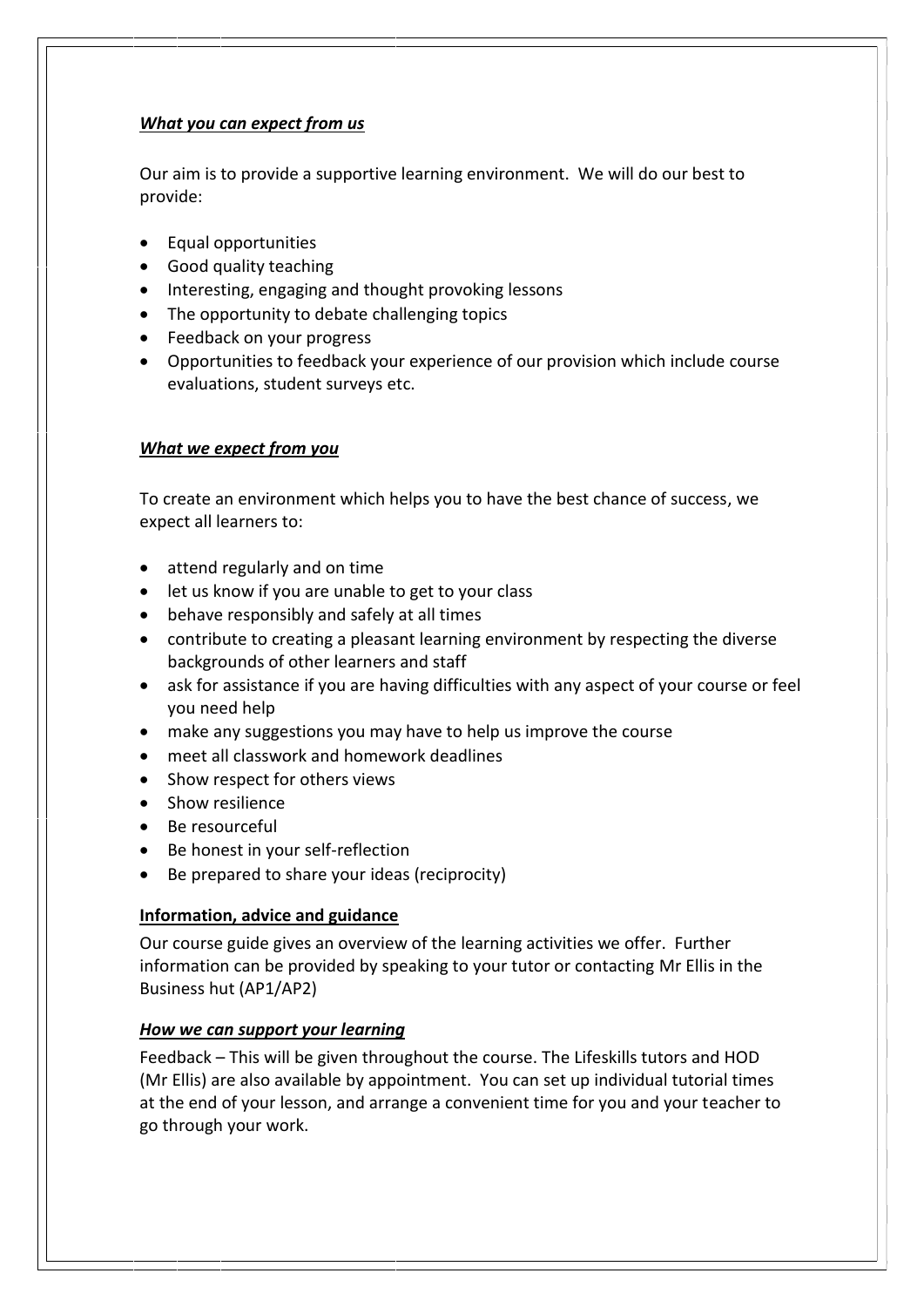#### **Your health and safety**

Our aim is provide you with a safe and healthy learning environment. We have a health and safety policy and procedure if you would like to know more about these please ask your tutor. You must follow these guidelines for your own personal safety as well as the safety of your peers and teachers.

#### *What if things go wrong?*

If you are not happy with the content or quality of your course or your assessment, please discuss this with your tutor. Further queries about the assessment of your work/ final assessment (COP's) can be referred to Head of Lifeskills: Mr Ellis

#### **Content:**

Years 7-10 see an array of content covering resilience and bullying, all the way through to Careers and British values. The content is lively and engaging with a mix of discussions, videos, group and individual work and an opportunity to debate issues.

|            | $\overline{7}$             | 8                                                       | 9                              | 10                                  |  |
|------------|----------------------------|---------------------------------------------------------|--------------------------------|-------------------------------------|--|
| $5th$ Sept | Transition 1               | Emotional Health 1                                      | Hate Crime 1                   | Target/ Aspirations 1               |  |
| 12 Sept    | <b>Transition 2</b>        | <b>Emotional Health 2</b>                               | Hate Crime 2                   | Work Experience 2                   |  |
| 19 Sept    | Transition 3               | <b>Emotional Health 3</b>                               | Careers 1                      | CV1                                 |  |
| 26 Sept    | <b>Transition 4</b>        | Relationships/ managing<br>Careers 2                    |                                | CV <sub>2</sub>                     |  |
|            |                            | conflict 1                                              |                                |                                     |  |
| $3rd$ Oct  | Transition 5               | Healthy relationships 1                                 | Careers 3                      | Cover letters                       |  |
| 10 Oct     | Transition 6               | Healthy relationships 2                                 | Careers 4                      | Job application 1                   |  |
| 17 Oct     | Transition 7               | Teenage relationships 1                                 | Conflict 1                     | Job application 2                   |  |
| 31 Oct     | <b>Transition 8</b>        | Teenage relationships 2                                 | Personal Safety 1              | Healthy relationships 1             |  |
| 7 Nov      | Resilience 1               | Friendships                                             | Personal Safety 2              | Healthy relationships 2             |  |
| 14 Nov     | Resilience 2               | Being Healthy 1                                         | Child Sexual Exploitation      | What is pornography?                |  |
| 21 Nov     | Resilience 3               | Being healthy 2                                         | Homophobia 1                   | Attitudes to pornography            |  |
| 28 Nov     | Resilience 4               | Being healthy 3                                         | Homophobia 2                   | The law, sex and the                |  |
|            |                            |                                                         |                                | internet                            |  |
| 5 Dec      | Resilience 5               | Puberty 1                                               | Homophobia 3                   | Internet Pornography 1              |  |
| 12 Dec     | Resilience 6               | Puberty 2                                               | Homophobia 4                   | Internet Pornography 2              |  |
| 2 Jan      | Resilience summative       | Puberty 3                                               | Sexual Bullying 1              | Relationships 1                     |  |
| 9 Jan      | Careers 1                  | Sexual bullying 1                                       | Teen relationship issues 1     | Relationships 2                     |  |
| 16 Jan     | Careers <sub>2</sub>       | Sexual bullying 2                                       | Teen relationship issues 2     | Murdered by my                      |  |
|            |                            |                                                         |                                | boyfriend                           |  |
| 23 Jan     | Careers 3                  | Media and body image 1<br>Contraception 1               |                                | Consent                             |  |
| 30 Jan     | Careers 4                  | Self Esteem 1                                           | Sexual Facts Myths             | Sexting 1                           |  |
| 6 Feb      | Careers 5                  | Drugs 1                                                 | Sex FM                         | Sexting 2                           |  |
| 20 Feb     | Careers 6                  | Drugs <sub>2</sub>                                      | Parenting 1                    | Sexting 3                           |  |
| 27 Feb     | <b>British Values 1</b>    | Drugs 3                                                 | British values 1               | Smart phones 1                      |  |
| 6 Mar      | Bullying 1                 | Drugs 4                                                 | <b>First Give</b>              | STI1                                |  |
| 13 Mar     | <b>Bullying 2</b>          | Drugs 5                                                 | <b>First Give</b>              | STI <sub>2</sub>                    |  |
| 20 Mar     | Exercise 1                 | Drugs <sub>6</sub>                                      | <b>First Give</b>              | <b>Teenage Parents</b>              |  |
| 27 Mar     | Exercise 2                 | Crime 1                                                 | <b>First Give</b>              | <b>British Values</b>               |  |
| 3 April    | Smoking 1                  | Crime 2                                                 | <b>First Give</b>              | <b>Identity Theft</b>               |  |
| 24 April   | Alcohol 1                  | Crime 3                                                 | <b>First Give</b>              | Types of punishment 1               |  |
| 1 May      | Alcohol 2<br>Crime 4       |                                                         | <b>First Give</b>              | Crime speaking up                   |  |
| 8 May      | Hygiene 1<br>Environment 1 |                                                         | <b>First Give</b>              | Breaking the law                    |  |
| 15 May     | Hygiene <sub>2</sub>       | <b>Environment 2</b><br>Balanced diet 1<br>Found guilty |                                |                                     |  |
| 22 May     | Rights of the child 1      | Environment 3                                           | Balanced diet 2                | Drugs 1                             |  |
| 5 June     | Rights of the child 2      | Finance family 1                                        | Healthy lifestyle 1            | Drugs <sub>2</sub>                  |  |
| 12 June    | Rights of the child 3      | <b>Budgeting 1</b>                                      | Drugs 3<br>Racism 1            |                                     |  |
| 19 June    | Presentations 1            | Legal Highs<br>Extremism 1<br>Recession 1               |                                |                                     |  |
| 26 June    | Presentation planning      | <b>British Values 1</b><br>Stereotyping                 |                                | <b>Stress</b>                       |  |
| $3rd$ July | Presentations/ self-review | <b>British Values 2</b>                                 | Stereotypes and the<br>media 1 | <b>Health and Safety</b>            |  |
| 10 July    | Presentations/ self-review | First aid 1                                             | Stereotypes and the<br>media 2 | <b>WORK EXPERIENCE</b>              |  |
| 17 July    | Presentations/ self-review | First Aid 2                                             | Work Experience 1              | Work Experience de-<br><b>brief</b> |  |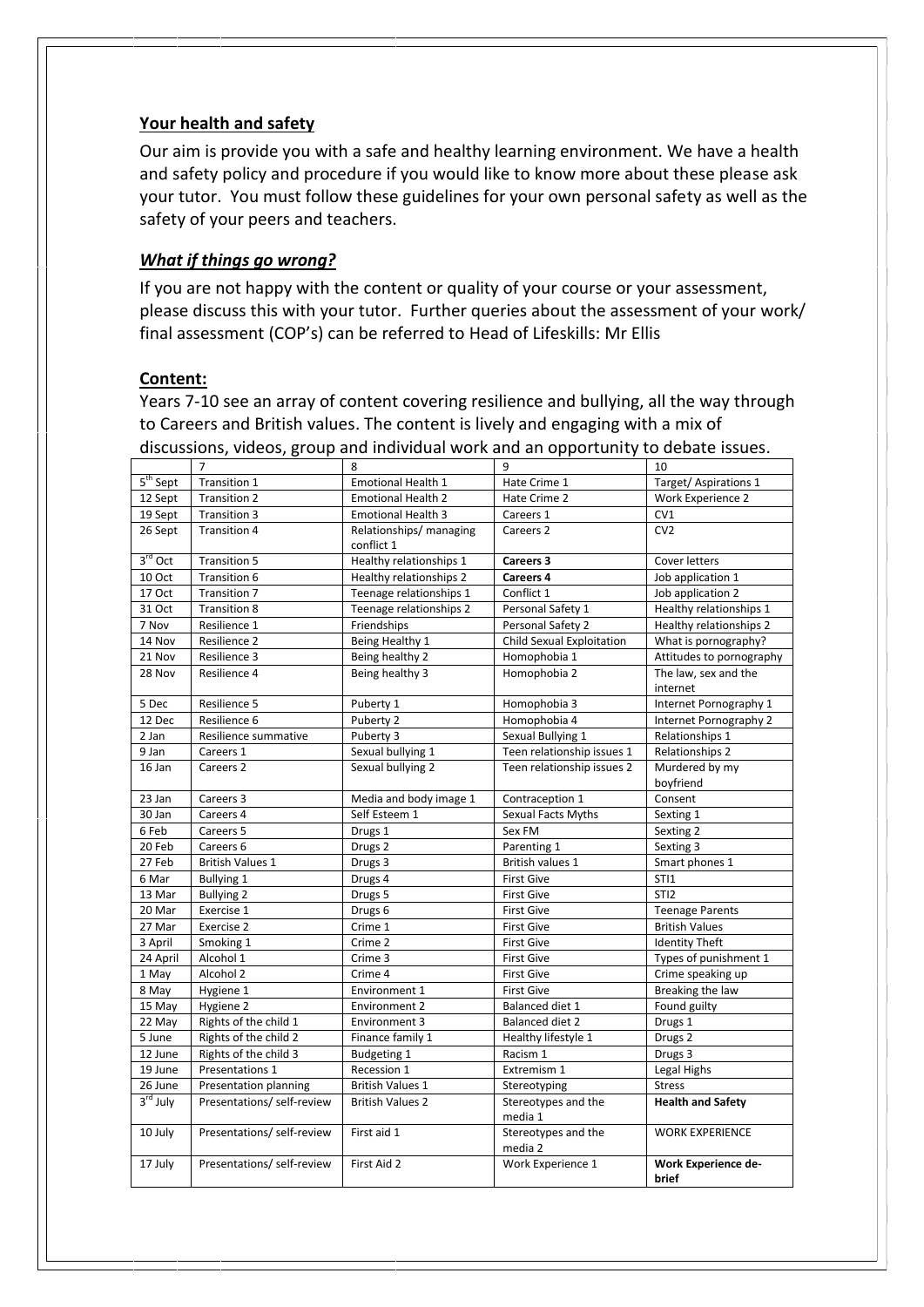Each year group team have been issued with a week by week Scheme of Learning. This should act as a guide and teachers are free to move sessions around if they deem suitable (see below).

|  | <b>Chace Community School</b><br>Chace Community School 2017/18 |
|--|-----------------------------------------------------------------|
|  |                                                                 |

 $\frac{1}{2}$ 

| w/c 20 February                                 | w/c 27 February                                 | w/c 6 March                          | w/c 13 March                                    |
|-------------------------------------------------|-------------------------------------------------|--------------------------------------|-------------------------------------------------|
| Careers LP6 (50)                                | British Values 1 (50)                           | <b>Bullying LP1 (50)</b>             | <b>Bullying LP2 (50)</b>                        |
| w/c 20 March                                    | w/c 27 March                                    | $w/c$ 3 April                        | w/c 10 April                                    |
| Exercise LP1 $(50)$                             | Exercise LP $2(50)$                             | Smoking LP1 (50)                     | School holiday                                  |
| w/c 17 April                                    | $w/c$ 24 April                                  | $w/c$ 1 May                          | $w/c$ 8 May                                     |
| School holiday                                  | Alcohol LP1 (50)                                | Alcohol LP2 (50)                     | Hygiene LP1 (50)                                |
| $w/c$ 15 May                                    | $w/c$ 22 May                                    | $w/c$ 29 May                         | $w/c$ 5 June                                    |
| Hygiene LP $2(50)$                              | Rights of the child LP1 (50)                    | School holiday                       | Rights of the child LP2 (50)                    |
| $w/c$ 12 June                                   | $w/c$ 19 June                                   | $w/c$ 26 June                        | $w/c$ 3 July                                    |
| Rights of the child LP3 $(50)$                  | <b>Presentations LP1</b><br>(50)                | <b>Presentation Planning</b><br>(50) | <b>Presentations and self-</b><br>review $(50)$ |
| $w/c$ 10 July                                   | $w/c$ 17 July                                   |                                      |                                                 |
| <b>Presentations and self-</b><br>review $(50)$ | <b>Presentations and self-</b><br>review $(50)$ |                                      |                                                 |

### **All resources can be found at: T:\LIFESKILLS**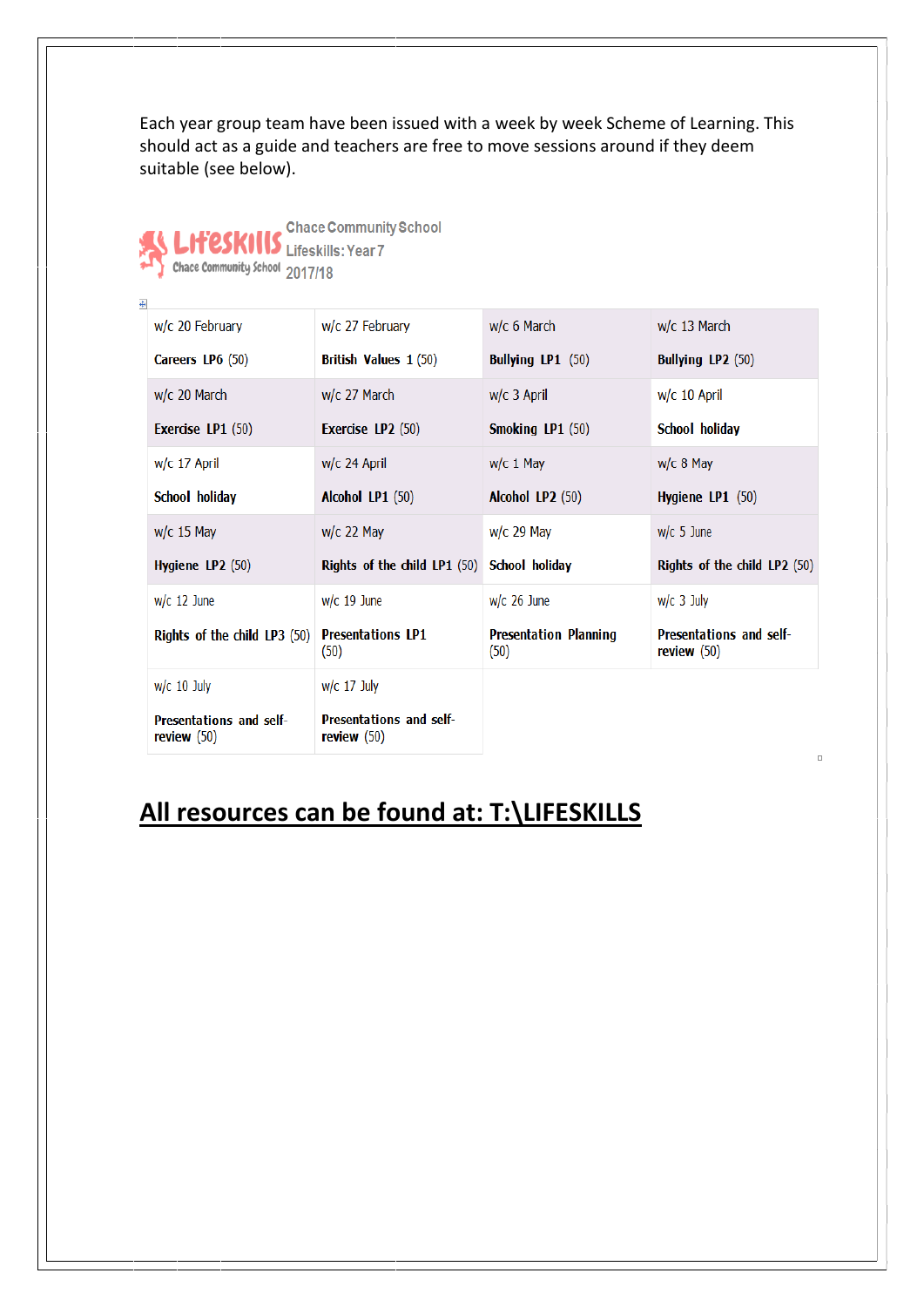#### **Assessment**

Assessment will be formative as well as summative. Your books will be marked at least half termly and you will complete self-reflection booklets in form time every term (see below).



On your reports home you will be awarded a grade of Pass, Merit, Distinction or Distinction \* at Levels 1-6. For example, if you complete Level 1, you will go up to Level 2 and may be awarded a 2P (Level 2 Pass) or 2D\* (Level 2 Distinction \*). You will also be set targets for improvement by your Lifeskills tutor/ teacher. The learner levels will be teacher assessed and based around your resilience, resourcefulness, reflectiveness, reciprocity and respect (the 5 R's). See Below.

|                                            |                                                                                                     | help their learning (e.g.<br>library).                                                                       |                                                                                                                   | or points of view that may differ<br>from their own.                                                                                                                                                                                                               |                                                                                                                                                                                           |
|--------------------------------------------|-----------------------------------------------------------------------------------------------------|--------------------------------------------------------------------------------------------------------------|-------------------------------------------------------------------------------------------------------------------|--------------------------------------------------------------------------------------------------------------------------------------------------------------------------------------------------------------------------------------------------------------------|-------------------------------------------------------------------------------------------------------------------------------------------------------------------------------------------|
| Level 2                                    | <b>Resilience</b>                                                                                   | <b>Resourcefulness</b>                                                                                       | <b>Reflectiveness</b>                                                                                             | <b>Reciprocity</b>                                                                                                                                                                                                                                                 |                                                                                                                                                                                           |
| Dependent but<br>compliant.                | Shows a good level of<br>motivation to learn<br>Engages in learning for short<br>periods of time.   | Punctual and prepared for<br>learning.                                                                       | Uses feedback to improve<br>work<br>Can talk about how they learn<br>with prompts or support from<br>the teacher. | Responds to what they hear,<br>showing some interest,<br>including non-verbal reactions.<br>Makes brief, occasional<br>contributions and general<br>statements in group and pair<br>situations.<br>Follows central ideas and raises.<br>straightforward questions. | <b>Respect, Values and Attitudes</b><br>Shows an enthusiasm for<br>learning.<br>Values other peoples'<br>contribution to learning.<br>Can act in a trustworthy and<br>responsible manner. |
| Level 1                                    | <b>Resilience</b>                                                                                   | <b>Resourcefulness</b>                                                                                       | <b>Reflectiveness</b>                                                                                             | <b>Reciprocity</b>                                                                                                                                                                                                                                                 | <b>Respect, Values and Attitudes</b>                                                                                                                                                      |
| Dependent.<br>disorganised but<br>willina. | Periodic engagement with<br>learning.<br>Responds to motivation from<br>the teacher inconsistently. | May need support with<br>preparation for learning (with<br>equipment, time keeping.<br>getting started etc). | Can respond to feedback with<br>guidance.                                                                         | Is developing listening skills.<br>Can respond in pair, group, or<br>class discussion when<br>prompted.<br>Demonstrates that they have<br>absorbed straightforward<br>information when working with<br>others.                                                     | Sometimes shows enthusiasm<br>for learning.<br>Can behave in a kind and<br>generous way.                                                                                                  |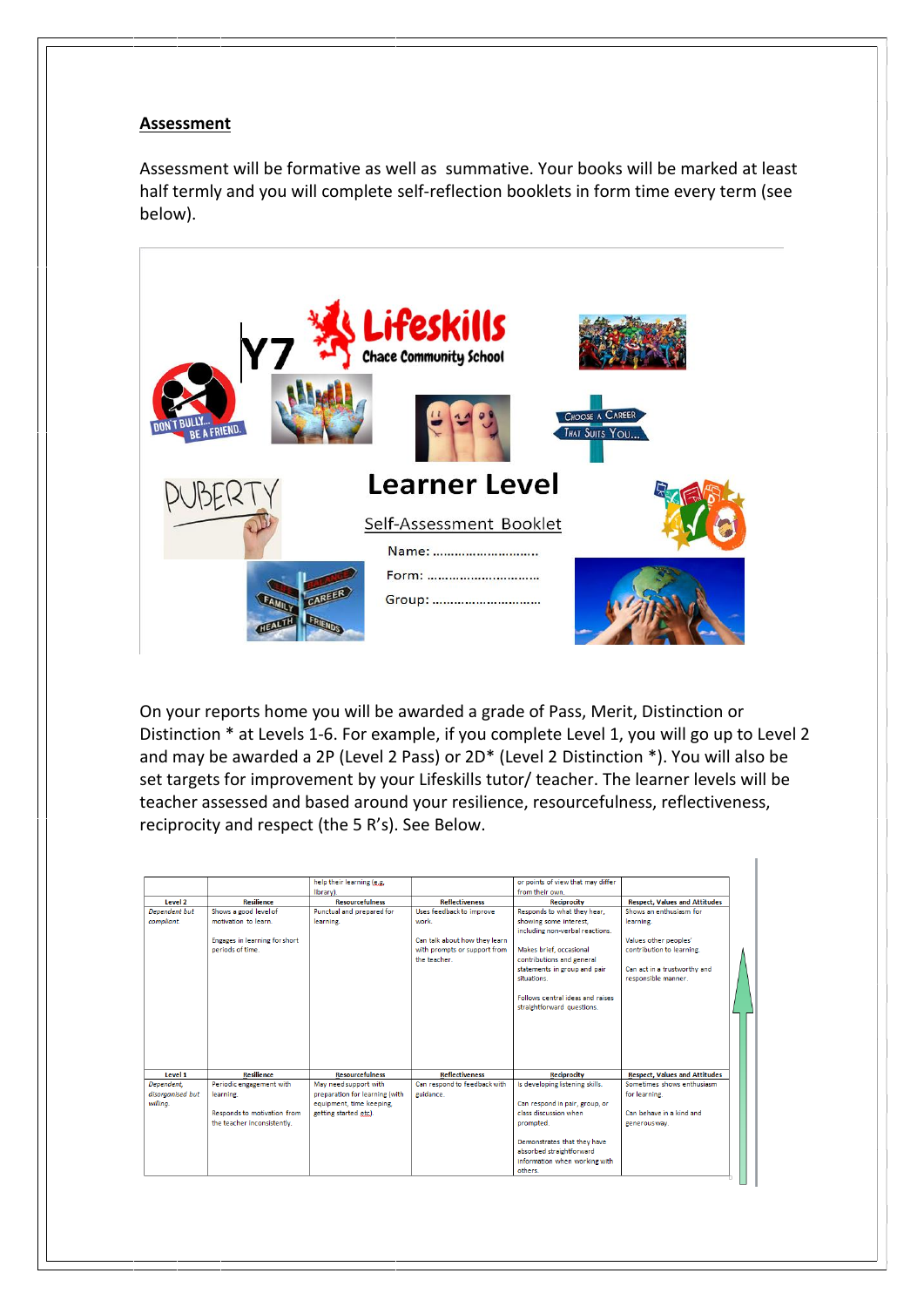At the end of each year (7-10) you will then be awarded a Chace COP (Certificate of Participation). See below:



#### **Lifeskills Marking Policy:**

Feedback supports our judgements on students' achievement, and it also informs our planning for future progress.

Feedback informs students' of their progress. It helps them answer questions such as

- How well am I doing?
- Did I understand this piece of work properly?
- What do I need to do next?
- How can I improve my work and do better

Our feedback aims are:

- Help us assess students' knowledge and progress
- Inform children of their progress
- Encourage and motivate
- Identify any actions for students to move forward
- Develop a dialogue with student about their work
- Probe and extend their thinking
- Value their work
- Help students improve and develop literacy skills

At the beginning of each school year, each teacher will explain the marking criteria and system to the students. Students will be graded, summatively, at the end of each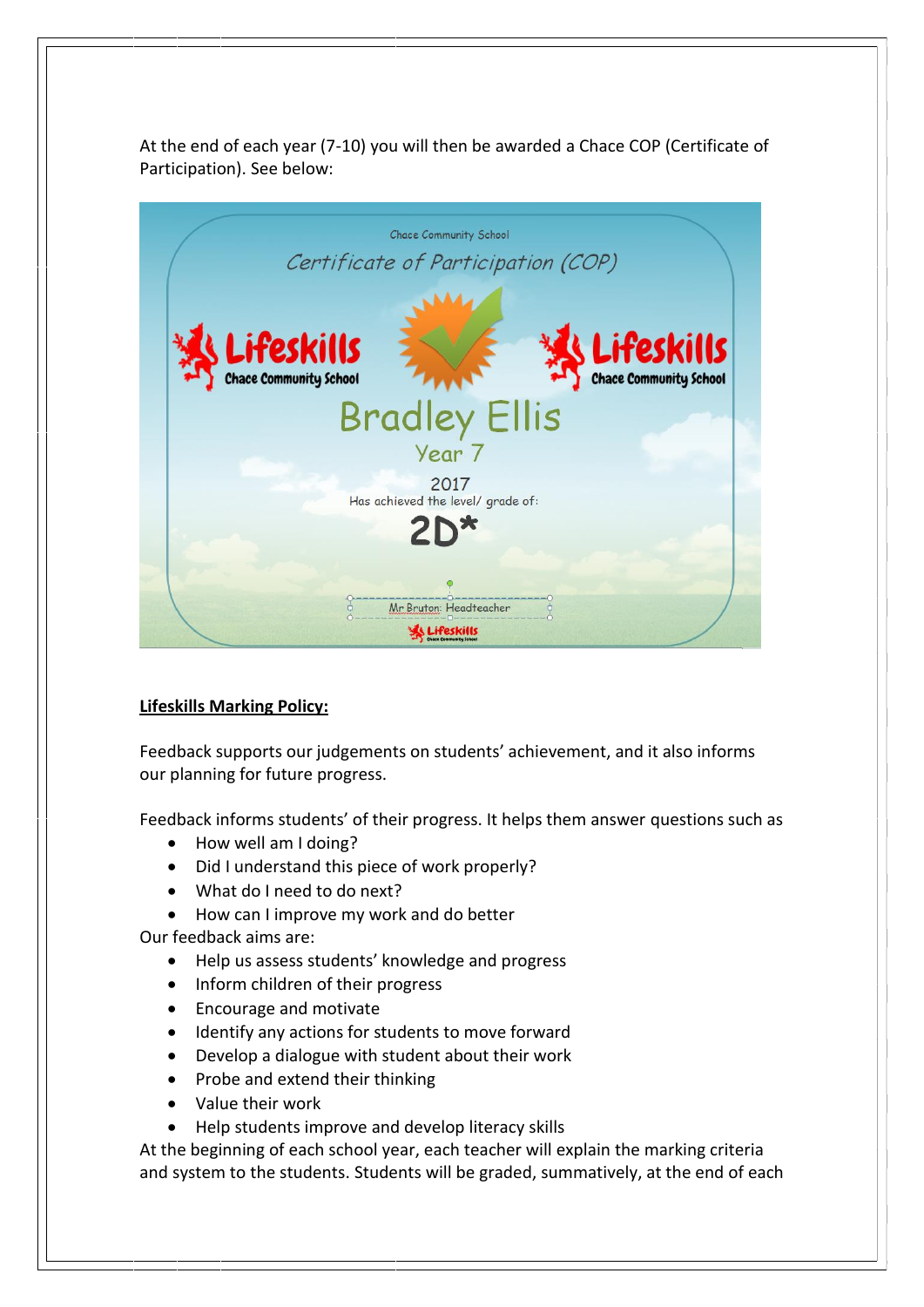term on a level of 1-6, and with a sub-level of Pass-Merit-Distinction-Distinction\*. Each year will see students awarded a Chace COP (Certificate of Participation). This will be teacher/ tutor assessed based around the 5R skills of resilience, resourcefulness, reflectiveness, reciprocity and respect. Any disputes regarding end of year grading should be referred to the Head of Lifeskills (Mr Ellis).

In Lifeskills we will adopt a policy of 'formative' marking. Due to the nature of Lifeskills, assessment is layered and infrequent in relation to other departments and faculties. Formative assessment takes place throughout the course and is achieved through a wide variety of methods. The expectation is that books are marked once half termly. With curriculum provision of 1 period per week (year 7-10 inclusive), the marking provision is deemed to be extremely fair in relation to teacher workload expectations.

#### Literacy

Teachers of Lifeskills will promote and encourage the following both in class and when checking students work:

- Ensure key vocabulary is spelt correctly encourage students to write out the miss-spelt words using the Chace marking policy.
- Ensure students have a range of speaking/listening opportunities in a variety of formats, including individual, paired, group and whole class situations involving discussions, problem solving, debates and presentations, etc. (this list is not exhaustive)
- Use simple and complex sentences that are organised into paragraphs as required.
- Use vocabulary precisely and organise their talk to communicate clearly.

Summative marking is where we will provide comments as part of the self-review booklets that students are required to complete termly. Students will, along with the target bank, be set targets to aid future progression and improvement. Students have Lifeskills once a week; therefore, key pieces of work will be marked in this way every half term. Schemes of work have the units/topics identified, along with all prepared resources. It is the teacher's responsibility to pre-check the lesson and ensure the hard copies of the resources are ready for students in the classroom environment. A random sample of books will be checked by the Head of Lifeskills every term.

The Lifeskills learner level award criteria document will focus on how well the student is currently learning, highlighting improvements required. We feel this leads to greater learning gain and higher self-esteem than general comments such as 'well done'. Targeted comments can be used by the Lifeskills teacher. Copies of teacher comment banks are used to help give constructive feedback and ensure next step progress. Students are encouraged to ensure necessary adjustments are made in a timely manner to their work. This will also give them an indication of where they are at and what they need to do to improve their work.